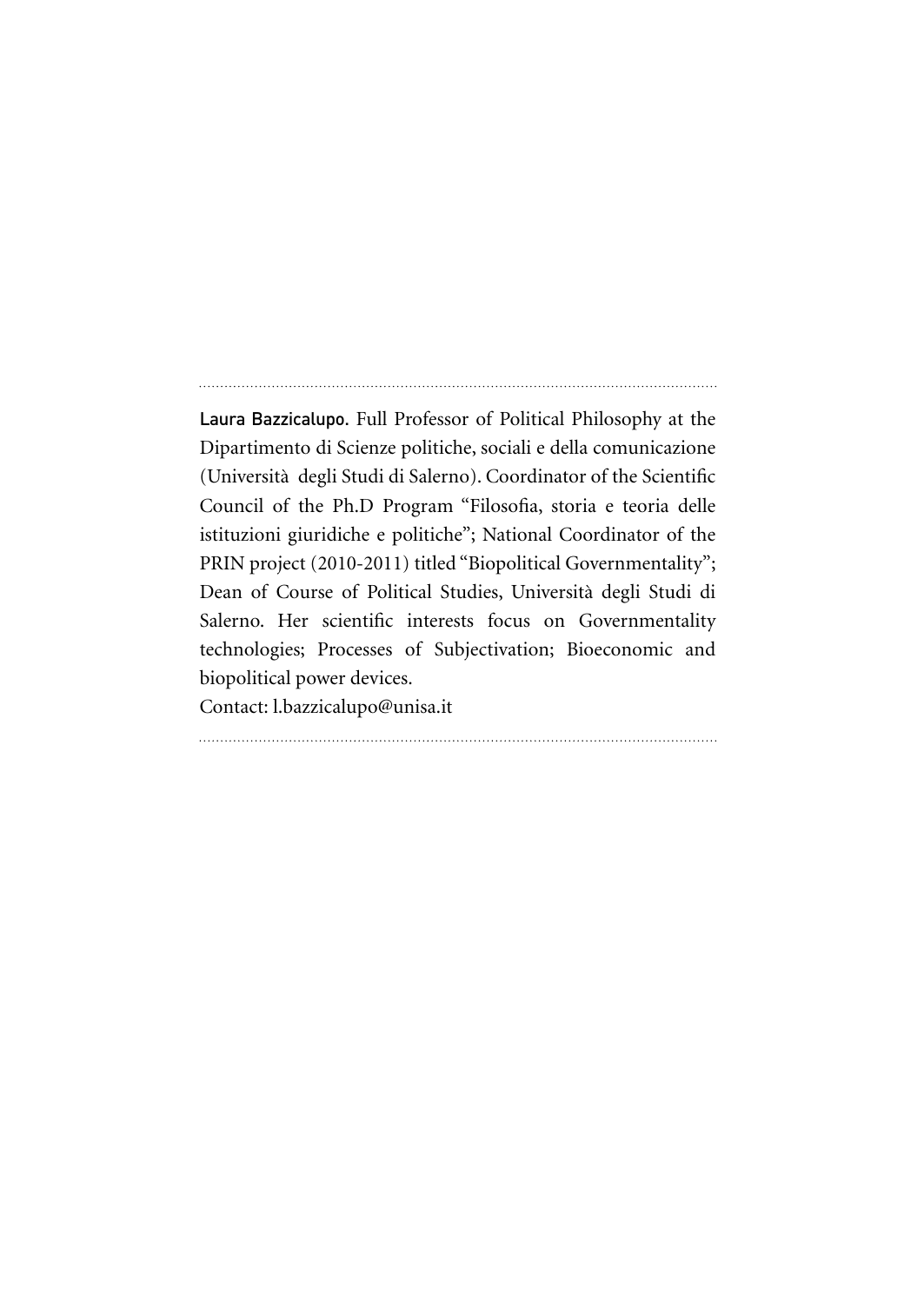## **EDITORIAL**

## Laura Bazzicalupo

Università degli Studi di Salerno

The group of scholars that has decided to work on this *Euro-American Journal of Historical and Theoretical Studies of Politics*, linking together two continents by this project, aims at giving voice and making greater room for a debate about the urgency of explaining the radical changes that have taken place in political practices and in social government in the last ten years. It wishes to do so from a perspective that fully recognizes the theoretical burden of the anthropological and cultural revolution that those changes have brought about. To engage with this view does not necessarily mean to assume its positive content. Our scientific discourse can only be critical and reflexive, designed, as it is, to question the existent. Our project stems from the taking on charge of what exists, since it is by examining the aporias within society, the gap between its current representation and the dynamics that flow through it, that we can pave the way for different political, legal and economic practices, and, by so doing, start thinking and acting *otherwise*. Of course, taking charge of something is harder than just deploring, regretting, or condemning it. It is the basic assumption of those engaged in this project that politics is not only an acting of people concerning the world that keeps them together or sets them apart, as Arendt argues. Today it also, and above all else, needs to be the governing of processes of subjectivation, of the production of forms of life shaping the social space. We may not agree with such a fact; but this is the way it is.

From this second perspective which may be defined as the governmental fold of the present, co-habiting with the first one but often in conflict with it – it evidently follows that political actors are not only institutions and traditional political subjects: the state and individuals as citizens. In and by themselves, these magnificent categories cannot explain political power in contemporary age. The Neo-liberal turn, dating back to thirty years ago and that today appears willing to overcome the terrible, global, ongoing economic crisis by strengthening its junctions rather than significantly modifying them, has drastically increased the number of subjects of politics to include different forms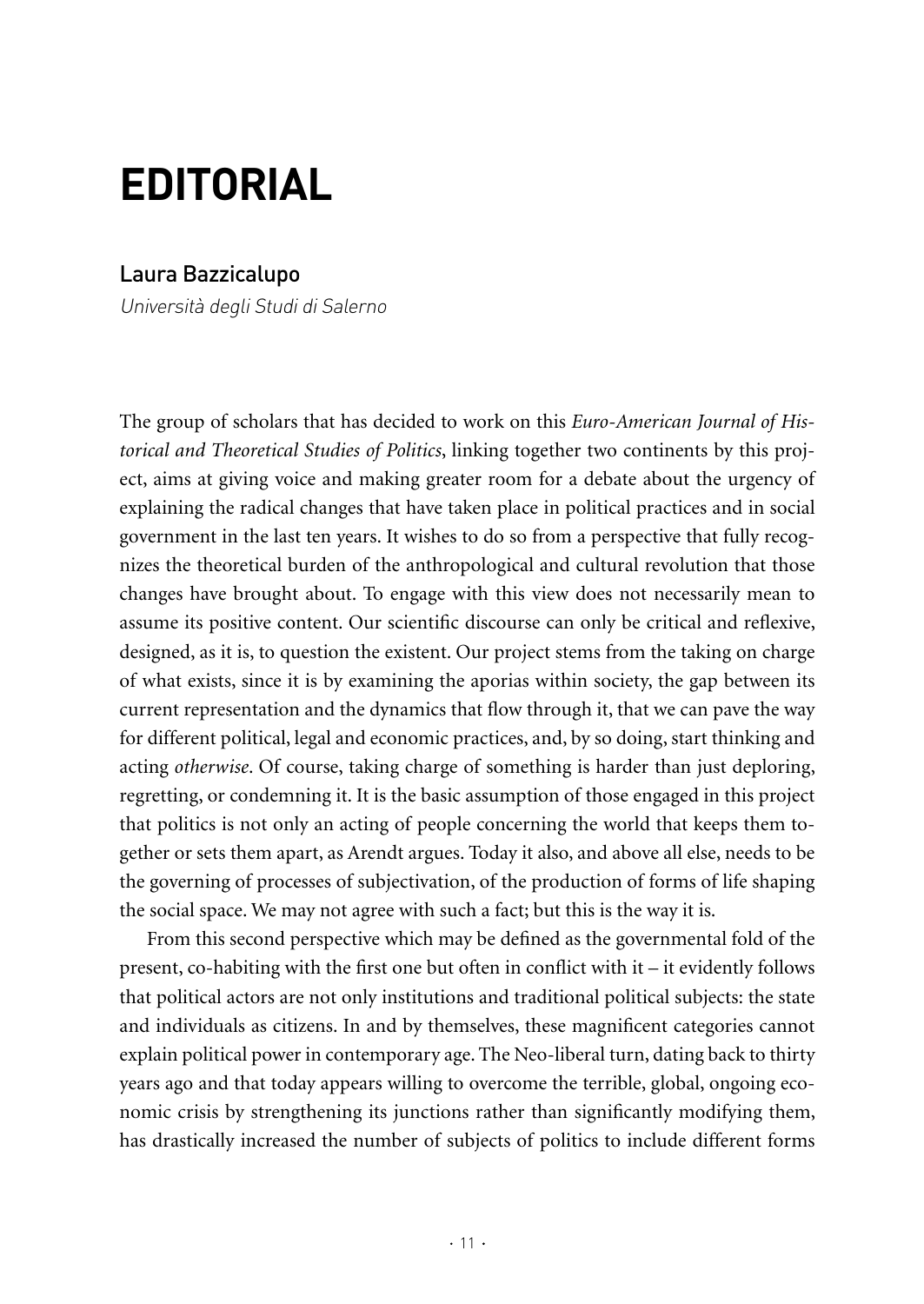of social powers, without depriving the old ones of their authority. The main feature of this new kind of political rationality, that finds in the market its legitimacy criterion, is, in fact, as we all are well aware, a co-existence and co-presence of the old with the new and, therefore, an overlapping of languages and rationalities. The world of modern institutions, with its legal-political logics steering towards the coherence of the sovereign legal system, persists and co-exists with the new, pragmatic, and inclusive logics of governance and governmentality inspired by economics – though incessantly evaluating and selecting. Yet the latter seem to prevail and wholly transform the first. Different logics and languages that in the previous form of the welfare state were politically and ideologically synthesized, and that today co-habit within an incoherent co-existence, paradoxically fuelled by contradiction.

Already in this presentation of our project, the central role of economics becomes clear. We cannot just observe how the market, as it is often said, determines and shapes our lives. It is precisely because of the governmental and bio-political turn of power that the logic of economics has becomes the "way of thinking", a method of approaching issues about life that had too long been considered unrelated to life itself and which would naturally seem to belong to the sphere of identity, feelings, and existence, well beyond the strictly economic domain. This way of thinking is strategic and modal. Its lexicon and interferences personify the medium that interconnects all aspects of life. Its competitive principle, aiming at the optimization of the cost/benefit relationship, does not only define the area of market exchanges; it also characterizes the problems of communication, information, security, and shapes everybody's plans about life.

It should be by now clear why we wish to title *Soft Power* our journal. The expression that seems more appropriate to summarize this mysterious and ambivalent ontology of actuality indicates a diffused soft power capable of producing consensus and informing the subject's forms of life. Soft power, therefore, might help us offer an explanation of the radical change in the study of the concept of power, a necessary premise to fully understand how it currently governs our lives. Only by considering power in its complexity, rationality, and productivity, we will be able to grasp the meaning of ongoing political transformations. It is no longer possible to adopt the traditional biased concept of power that reduces it to an institutional place whilst the others, those who are dominated, are simply left to put up with, delegate, or legitimize it. It is generally recognized that soft power is a syntagm that Joseph Nye adopted for the first time in the nineties to envisage, in the field of International Relations, some sort of soft power as opposed to the hard military interventionism of American geo-political influence. A power that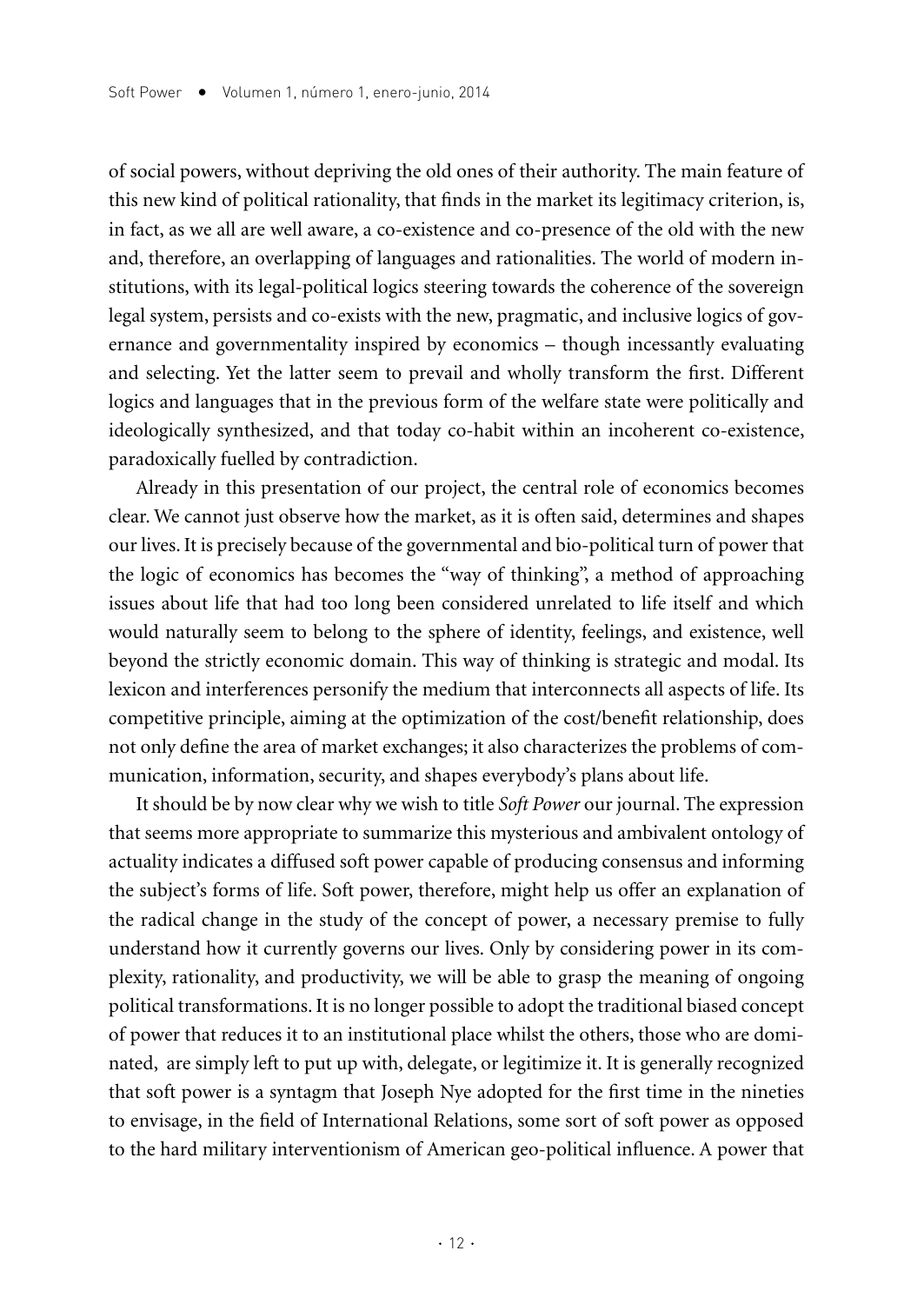should have benefited from the cultural attractiveness of the American model, and that would have reacted by avoiding frontal conflicts, partaking to the shaping of collaborative, involved, and educated speakers willing to cooperate. If we go beyond this specific meaning, the most simple and captivating formulation of the syntagm relates to a new way of managing power relations: i.e. a typically neoliberal way of current times. Therefore, it refers to a form of rationality that is political in nature, although there is, underlying and operating, an economic strategic logic and a pluralistic pragmatism of forms of approach. It is a form of rationality that makes of the mechanism of interdependencies, of the co-existence of heterogeneous techniques and styles the vehicle for government processes that do not operate through the mechanism of coercion (although we will never grow tired of arguing that they co-exist with it), but rather aim to produce subjectivations appropriate for an unstable world, and power relations referred to individuals or free associations that remain active even when they find themselves in the weakest and subordinate position in an asymmetric power relationship. Soft power therefore has got a lot to do with that neoliberal form of governmentality of which Foucault has offered the initial definition and an outline of genealogy referring back to the pastoral and disciplinary model that becomes hybrid and is transformed when, through capitalism, individuals and social groups actively come into play in government relationships.

Governmental power is not a unilateral, totalitarian leadership over individuals, but a strategic relationship. It draws a scenario of different, intermittent, influenced, widespread powers – in the political socialization and in modern and late post-modern economics – in all forces operating within society, where they create multiple, varied and different relations of reciprocal influence from the bottom upwards. What we define power, here, is thus some form of integration, a coordination and finalization of relations among a wide range of forces. Besides the pyramidal structures of sovereignty, stand out *plurality* and *difference*.

Subjection is to be understood as a process of oriented subjectivation, though never completely saturated, that responds by bending its influence. The theme of soft power is the government theme, understood as a technology and the art of guiding behaviors, to act upon actions, to orientate men and populations that are at least partially free of choosing, while their regime of truth and the structure of their self are influenced. It is a bio-political practice not because it bases itself on the power of life or death, as Agamben argues, but because it overcomes the threshold of the *externum forum*, where modern power is exerted, and penetrates the secret scene of the subject, operating in his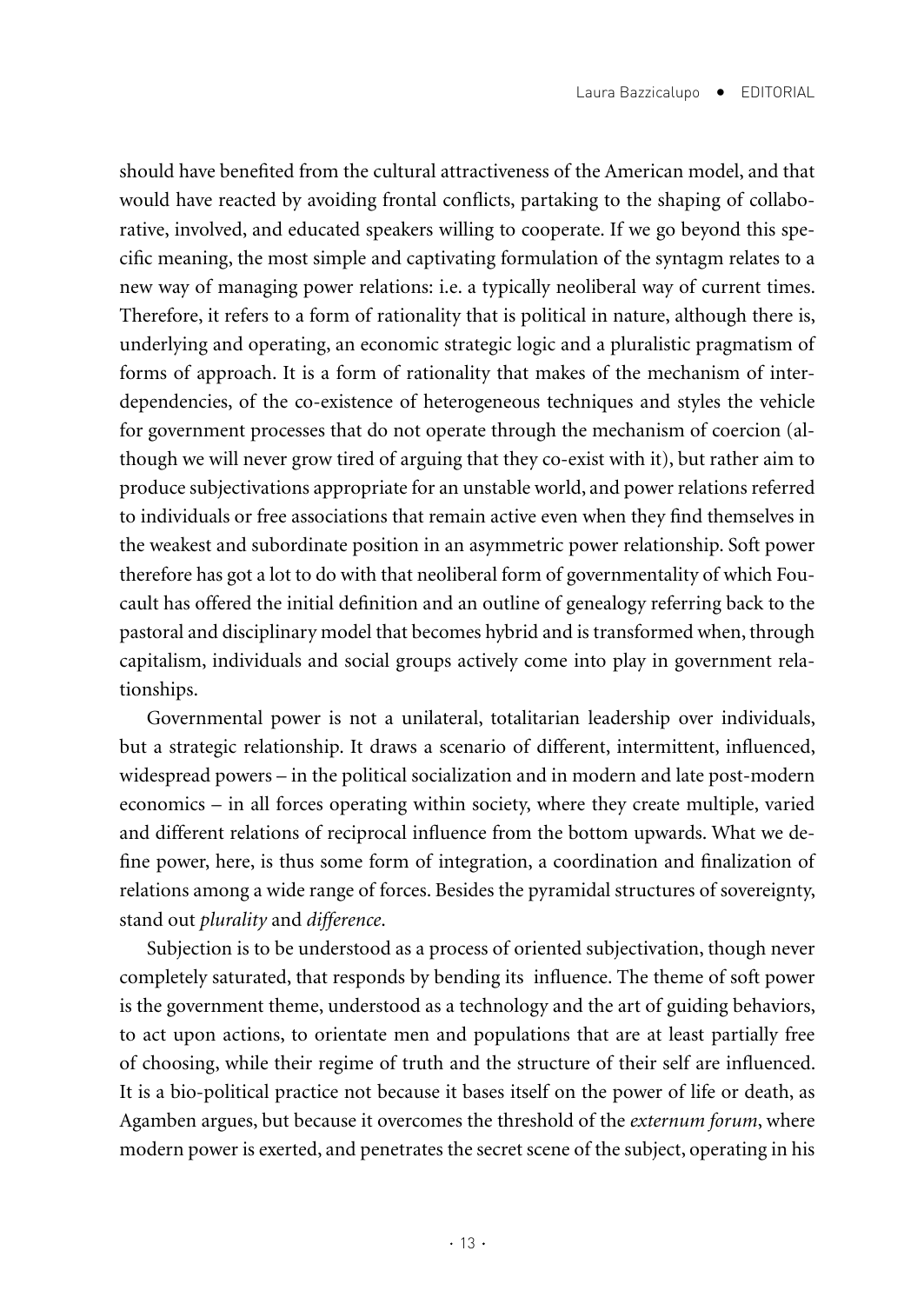processes of individualization and desires. Soft power, of course. Where violence is not direct, and if it is so – due to the synthesis of technologies – it is functional to security dispositifs, legitimized by the prevention of risks and by the safeguarding of one's own welfare. A power that operates over nations and men that are free is a power that cannot underestimate the importance of collective imagination, the self-representation of identity, the centrality of forms of persuasion, and therefore communication, that are necessary to any adequate subjectivation. Soft power might be used to underline that the political struggles at stake represent the complex government of souls, the ability of structuring the field of action of the other, of interfering in the sphere of its possible actions. In order to think about the exertion of power, we have to assume that all forces engaged in this relation, whether they are states, populations, or groups identified through homogeneous statistical features, are virtually free, as the people of democracies around the world declare they are today. Governmental power is a way of acting over subject-actors, free subjects, in so far as they are free, as Foucault argues. Power practices can in fact become fixed into institutionalized asymmetric relations (states of dominance) or in fluid, reversible, horizontal relations that escape the government asymmetry.

In-between these two poles lies the field of soft power government techniques, where the ethical-political conflict takes on its full meaning: to minimize domination, giving by itself the legal rules, techniques for managing relationships with others with oneself. There it becomes possible to increase freedom, the mobilization and reversibility of power games that are the conditions for resistance and creation. The organizational forms of this soft power are in fact loose, always adjusting, and show high reactivity to and adaptability with each other. The strength of weak ties spreads out, the unstable equilibrium adapts to change. Cooperation takes place through a constant transfer of experiences from the periphery to the centers, through the contamination of different languages: historical and anthropological studies in postcolonial areas show this hybridization.

Case and exception become compatible with the legal organization and we rediscover, within the impasse of universalizations, the singularity that generates new singularity. It is certainly a power that for legal philosophy is hard to account for, as it is beyond the pyramidal constructions of legal science and focuses its influence not on the general prohibitions of the law but on the differential processes, addressing and boosting the potential of each individual or group, or population, offering itself as an instrument of choice of the social powers in the form of contract, in the arbitration or voluntary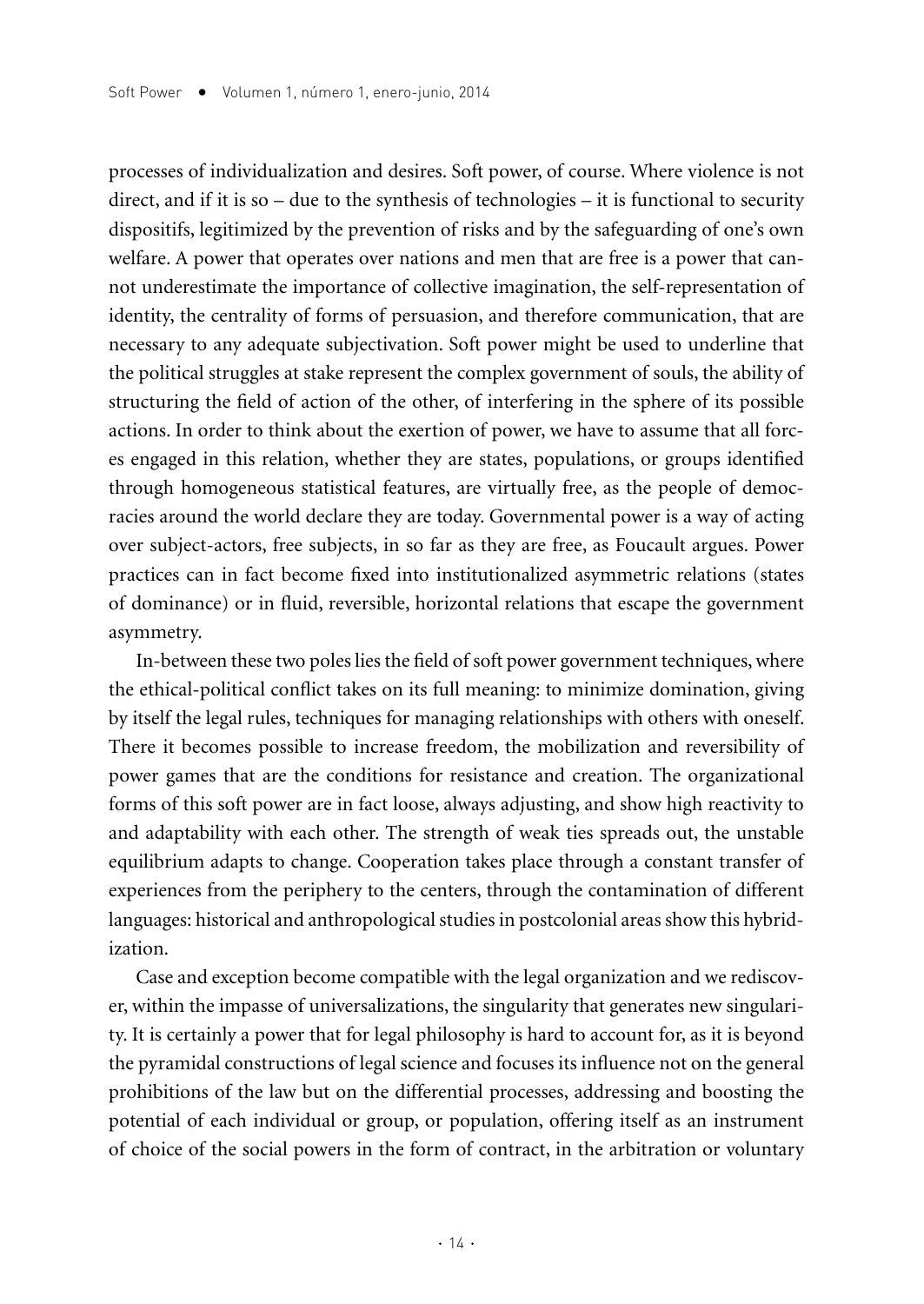and cross negotiation, subordinate to fragmented or private objectives. Upon this social fragmentation and ontological uncertainty that is the tone of the whole, operate populist rhetorics offering empty signifiers that aggregate, by contagion and by imitation, fronts of antagonistic equivalence.

Populism is the other side of the neoliberal de-politicization and it is rooted in the same imaginary. Such a political rationality, though unstable and open, does not reduce the binding force to which the various actors are submitted, the inhibition and strong influence of many potentialities: the pressure upon self-made responsible and precarious lives increases. Yet at the same time, the power relation has generated a *plus* that is something more than a simple sum of utilized lives. The emergent qualities of those who cooperate are not logically deductible but only ascertainable in an empirical, historical and factual manner. It is therefore a power characterized by a very high degree of ambivalence that tends to empty politics, in so far as it weakens the identity antagonism on which politics traditionally hinges, as well as it declines the public representation of the law, to make room for self-managing and self-government forms, which in America have given rise to interesting developments. Ambivalent forms, non-traditional political subjectivations – which our journal will try to explain – but which risk, by weakening the political-juridical egalitarian defenses and by unleashing the agency of individuals, groups, or lobbies, to multiply the situations of inequality, and engender undesirable consequences of danger, insecurity, mistrust and existential uncertainty.

And the South of the world – of which both the Italian south and a Latin-American country as Colombia are part of, if in different ways – is aware of the mocking ambivalence of the emphasis on self-government, the explosion of social powers, and power softness.

The myriad of problems that receives a different light through this ambivalent and seductive concept of power evidently includes very different issues. The group engaged in launching this journal is constituted by philosophers and political scientists, historians of contemporary political thought, sociologists of communication, legal theorists; but we wish to make also room for contributions that are heterogeneous both in terms of disciplinary approaches and in terms of adopted standpoints, so as the journal might be a flexible and porous tool capable of growing beyond the initial project. In order to organize our work we have articulated two methodological poles: a historical one, that for us is essential in order to offer the genealogy of the factual and conceptual articulations that characterize the ongoing transformation and account for the concrete power effects that discourses of truth and practices of government *dispositifs* have generated.